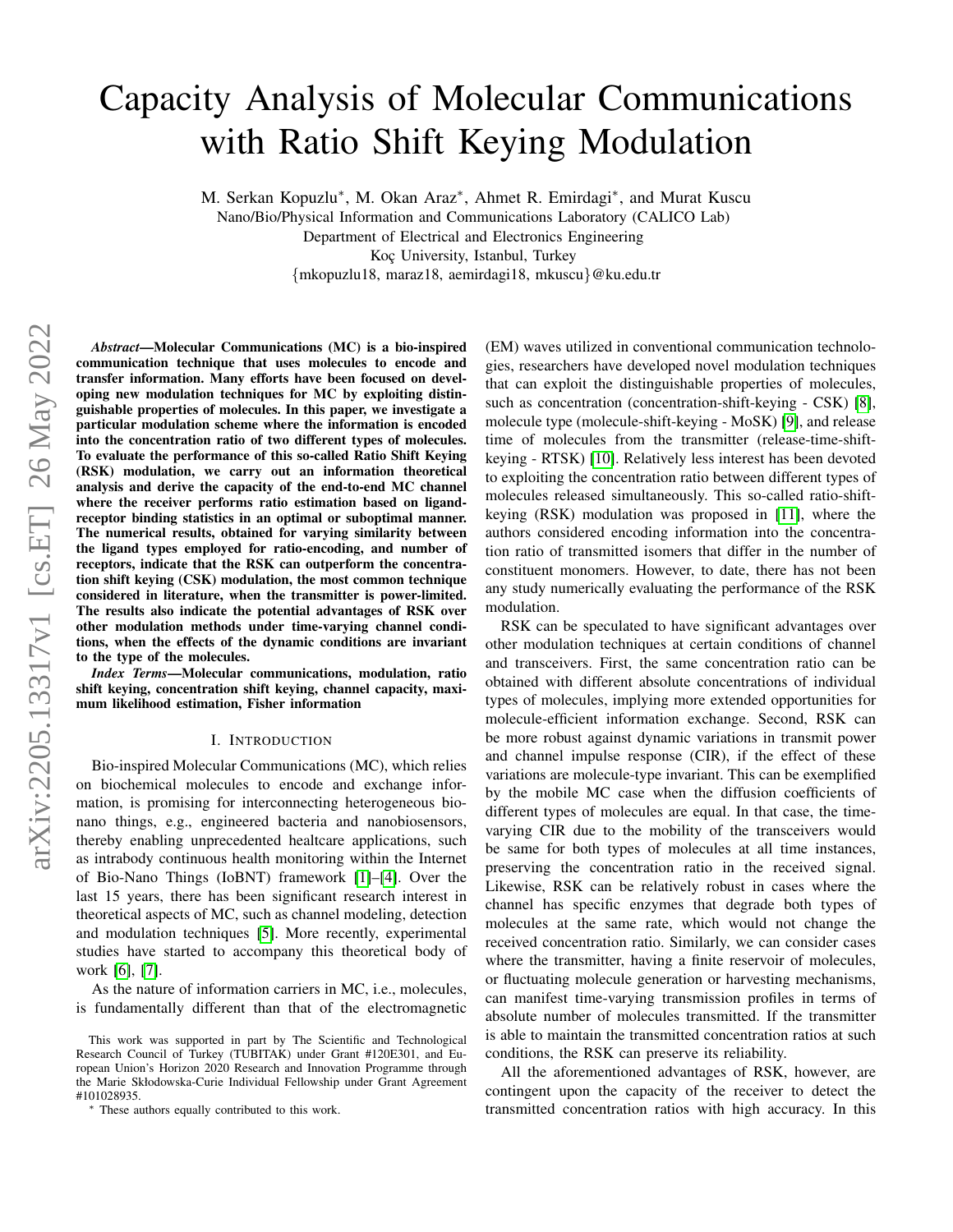paper, we investigate the performance of RSK modulation considering a physically-relevant receiver architecture, which is equipped with single type of ligand receptors interacting with different types of molecules, i.e., ligands, in a crossreactive manner. Exploiting the difference in the affinities of the different types of ligands with the receptors, which is reflected to a difference in receptor-ligand bound time duration statistics, the receiver is able to estimate the received concentration ratio in a maximum-likelihood (ML) manner [\[12\]](#page-5-9). Due to the complexity concerns associated with this optimal ML estimation scheme, we also consider a suboptimal estimation method for the receiver, which is based on the biological kinetic proof-reading (KPR) mechanism [\[13\]](#page-5-10).

To evaluate the performance of the RSK modulation, we carry out an information theoretical analysis and analytically derive the capacity of an end-to-end MC channel with a receiver employing optimal or suboptimal ratio estimation method. The numerical results obtained for a varying system settings, e.g., similarity between ligand types utilized for ratio-encoding, and number of receptors, are compared to the capacity of the MC channel employing a relatively more conventional CSK modulation. The results show that end-to-end MC channel with RSK manifests similar capacity as CSK, however, significantly outperforms CSK in cases where the transmit power (i.e., maximum concentration that the transmitter is able to send) is limited. These results indicate the potential of RSK in time-varying channel and transceiver conditions, and hint at its advantages over CSK and potentially other modulation techniques for the design of molecule-efficient MC systems. The performance of the suboptimal estimator which is revealed to be very close to that of the optimal scheme also indicates that the advantages of the RSK modulation can be realized with low computational complexity via biologically-relevant mechanisms.

## II. STATISTICS OF LIGAND-RECEPTOR BINDING **REACTIONS**

Ligand-receptor interactions are key to communication and sensing in nature, as most biological cells, e.g., most bacteria, T-cells, express surface receptors as selective biorecognition elements, which undergo reversible reactions with specific types of molecules [\[14\]](#page-5-11). These interactions are then translated into representations inside the cell, which in turn, inform the cell's subsequent actions. On the other hand, MC literature has so far mostly focused on receiver architectures that neglect the presence of receptors and ligand-receptor interactions. However, recent studies highlighted the significant impact of these interactions on the overall MC performance, and hinted at unique opportunities that can be obtained from their statistics [\[6\]](#page-5-3), [\[15\]](#page-5-12).

Ligand-receptor binding interactions can be formulated by a two-state continuous time Markov process with the states corresponding to the bound (B) and unbound (U) states of the receptor:

$$
U \xrightarrow[k]{c_L(t) k^+} B, \tag{1}
$$

where,  $c<sub>L</sub>(t)$  is the time-varying ligand concentration in the vicinity of the receptor,  $k^+$  and  $k^-$  are the binding and unbinding rates of the ligand-receptor pair, respectively. The dwell time of the receptor in states U and B is exponentially distributed with the rates  $c_L(t)k^+$  and  $k^-$ , respectively.

Due to the low-pass characteristics of the diffusion-based MC channel, the bandwidth of  $c_l(t)$  is typically significantly smaller than the characteristic frequency of the binding reactions, i.e.,  $f_B = c_L(t)k^+ + k^-$ . Hence, ligand-receptor reactions can be assumed to be in equilibrium with a stationary ligand concentration in a time window of interest, and  $c<sub>L</sub>(t)$  can be simplified to  $c<sub>L</sub>$ . In equilibrium conditions, the probability of a receptor being in the bound state is given as follows:

<span id="page-1-1"></span>
$$
p_B = \frac{c_L}{c_L + K_D},\tag{2}
$$

where  $K_D = k^-/k^+$  is the dissociation constant, which is inversely proportional to the ligand-receptor binding affinity. Considering that there are multiple receptors that do not interact with each other, and are exposed to the same ligand concentration, the number of bound receptors can be expressed as a binomial distribution,  $N_B \sim Bin(p_B, N_R)$ .

In the case of two different types of ligands in the receptors' vicinity, both ligands can bind the same receptors, but with different affinities, i.e., different  $K_D$ , which is reflected to the bound state probability of the receptors as follows

<span id="page-1-0"></span>
$$
p_B = \frac{c_1/K_{D,1} + c_2/K_{D,2}}{1 + c_1/K_{D,1} + c_2/K_{D,2}},
$$
\n(3)

where  $c_1$  and  $c_2$  are the concentrations of different ligand types whose dissociation constants are denoted by  $K_{D,1}$  and  $K_{D,2}$ respectively. Due to the interchangeability of the summands, Eq. [\(3\)](#page-1-0) cannot be used to estimate the individual ligand concentrations,  $c_1$  and  $c_2$ . As a result, in cases where different ligand types coexist in the channel, necessary statistics regarding individual ligand concentrations can only be obtained by analyzing the continuous history of ligand binding and unbinding events over receptors.

In diffusion limited cases, the characteristic rate of diffusion is much smaller than the ligand-receptor binding reaction rates, which allows us to simplify the binding rates for circular receptors as  $k^+ = 4Da$ , with D and a denoting the diffusion constant of molecules, and the effective receptor size, respectively [\[16\]](#page-5-13). Assuming that the size difference between different ligand types is negligible, the diffusion constant, which then only depends on the temperature and viscosity of the channel medium, can be assumed equal for all ligand types. After these assumptions, the probability of observing a particular bound time duration  $p(\tau_b)$  in a single receptor can be written as

$$
p(\tau_b) = \sum_{j=1}^{2} \alpha_j k_j^- e^{-k_j^- \tau_b} = \alpha_1 k_1^- e^{-k_1^- \tau_b} + \alpha_2 k_2^- e^{-k_2^- \tau_b}.
$$
\n(4)

Here  $\alpha_1 = c_1/(c_1 + c_2)$  is the concentration ratio of the first ligand type, and  $\alpha_2 = 1 - \alpha_1$  is the concentration ratio of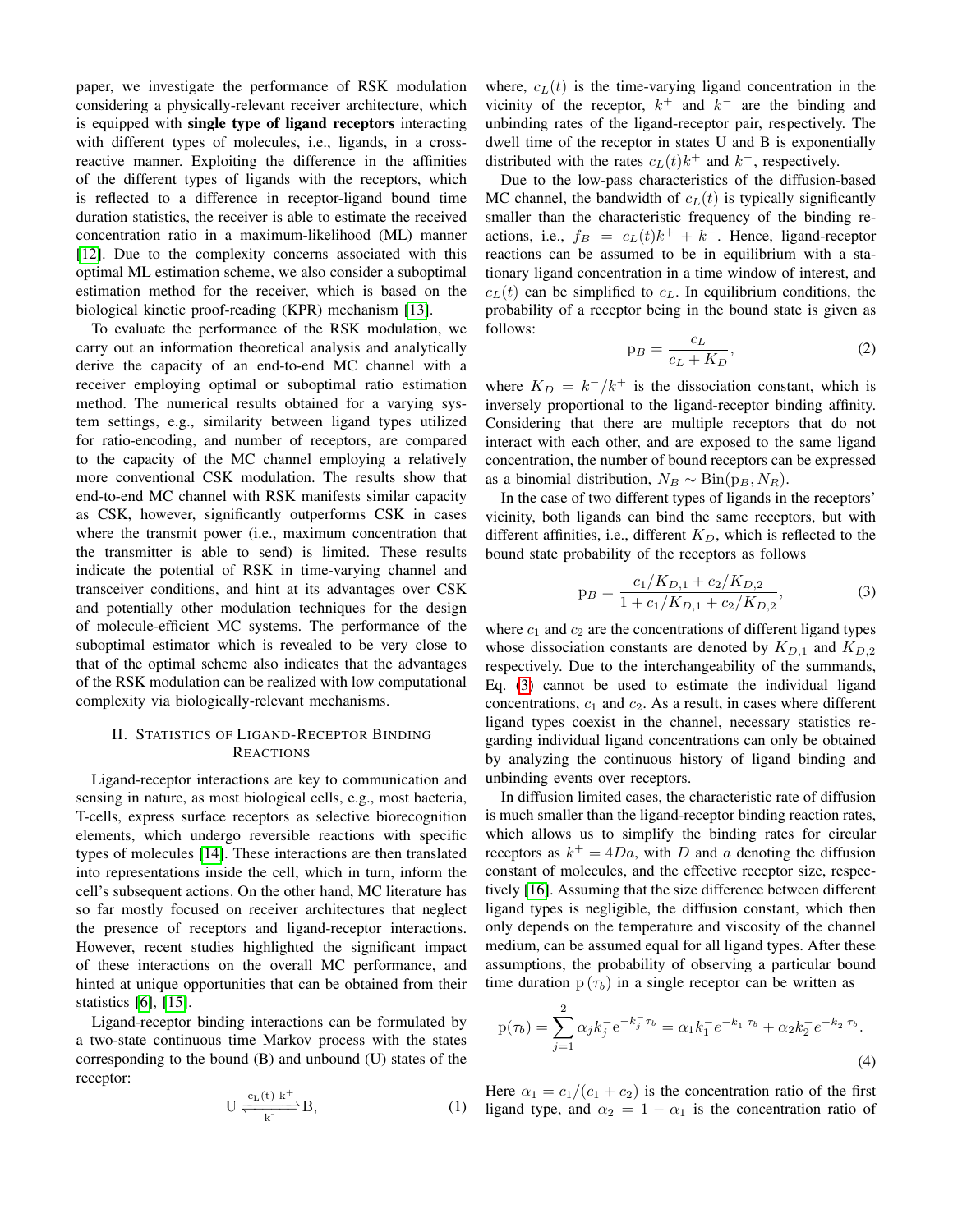the second ligand type. Then, the log-likelihood function for observing a set of bound time durations over  $N_R$  independent receptors can be written as

<span id="page-2-1"></span>
$$
\mathcal{L}(\{\tau_b\}|\alpha) = \sum_{i=1}^{N_R} \ln p(\tau_{b,i}),\tag{5}
$$

where  $\tau_{b,i}$  is the bound time duration observed on the  $i^{\text{th}}$ receptor.

### III. CHANNEL CAPACITY

<span id="page-2-0"></span>Channel capacity is the maximum rate of information transfer in a communication channel and equal to the mutual information maximized over all input distributions. The input distribution that achieves the channel capacity is called the optimal input distribution, and denoted by  $P^*(x)$ .

Under regularity conditions which are discussed in detail in [\[17\]](#page-5-14), [\[18\]](#page-5-15),  $P_{N_S}^*(x)$  converges to Jeffreys Prior,  $P_{jp}^*(x)$ , as the number of independent copies of the signaling system,  $N_S$ , goes to infinity [\[17\]](#page-5-14), [\[19\]](#page-5-16), [\[20\]](#page-5-17). It was also shown that  $P_{jp}^*(x)$ is proportional to the square root of the determinant of the Fisher information matrix [\[21\]](#page-5-18), indicating a direct link between information and estimation theory. By combining these two results, for one dimensional inputs, optimal input distribution asymptotically becomes proportional to the square root of the scalar Fisher information [\[22\]](#page-5-19), [\[23\]](#page-5-20):

<span id="page-2-2"></span>
$$
P^*(x) \propto \sqrt{I(x)},\tag{6}
$$

resulting in the approximate channel capacity as follows

<span id="page-2-3"></span>
$$
C_A^* = \log_2\left( (2\pi e)^{-\frac{1}{2}} \int_{\mathcal{X}} \sqrt{I(x)} dx \right),\tag{7}
$$

<span id="page-2-4"></span>where  $X$  is the one-dimensional input symbol space.

#### IV. RSK CAPACITY

Using the formulation of the approximate channel capacity introduced in Section [III,](#page-2-0) here we derive the capacity of an MC channel where the transmitter employs RSK modulation by encoding information into the concentration ratio of two distinct types of ligands that it transmits into the diffusion-based MC channel, and the receiver estimates the concentration ratio from the bound time statistics of the resulting ligand-receptor interactions on its surface.

Here we introduce a similarity parameter,  $\gamma$ , which is defined as the ratio of the unbinding rates of the distinct ligand types (type-1 and type-2), i.e.,  $\gamma = k_1^-/k_2^-$ . Accordingly, the information is encoded into the concentration ratio of the first ligand type, i.e.,  $\alpha \in [0, 1]$ , where the subscript is omitted for ease of notation.

The ML estimation of the concentration ratio of the incoming ligands from the receptor bound time intervals can be realized optimally. However, as shown in [\[12\]](#page-5-9), the complexity of optimal ML estimation may hamper its use in resourceconstrained bio-nano machines. Therefore, we also calculate the channel capacity considering a receiver that employs a more practical suboptimal ratio estimator, which was introduced in [\[12\]](#page-5-9).

## *A. RSK Capacity with Optimal Ratio Estimation*

The ratio of the received ligand concentrations can be estimated in an ML manner by maximizing the likelihood of observing a set of bound time intervals  $\{\tau_b\}$  over the input space, which, in this case, corresponds to the concentration ratio of ligands, i.e.,  $\alpha \in [0, 1]$ . The log-likelihood of observing  $\{\tau_b\}$  given the concentration ratio of the type-1 ligand can be written by transforming [\(5\)](#page-2-1) as follows

$$
\mathscr{L}(\{\tau_b\}|\alpha) = \sum_{i=1}^{N_R} \ln\bigg(k_2^- e^{-k_2^- \tau_{b,i}} \left(1 - \alpha + \alpha \gamma e^{(1-\gamma)k_2^- \tau_{b,i}}\right)\bigg).
$$
\n(8)

The Fisher information can then be derived from the loglikelihood function as follows

$$
I_{RSK}(\alpha) = -\mathcal{E}\left[\frac{\partial^2}{\partial \alpha^2} \mathcal{L}\left(\{\tau_b\}|\alpha\right)\right]
$$
(9)  

$$
= N_R k_2^- \int_0^\infty \frac{\left(-1 + \gamma e^{(1-\gamma)k_2^- \tau_b}\right)^2}{1 - \alpha + \alpha \gamma e^{(1-\gamma)k_2^- \tau_b}} e^{-k_2^- \tau_b} d\tau_b.
$$

By plugging this expression into Eqs. [\(6\)](#page-2-2) and [\(7\)](#page-2-3), the optimal input distribution and the approximate channel capacity  $C_{RSK}$ can be obtained, respectively, as follows

$$
P_{RSK}^{*}(\alpha) \propto \sqrt{I_{RSK}(\alpha)},\tag{10}
$$

$$
C_{RSK} = \log_2\left((2\pi e)^{-\frac{1}{2}} \int_0^1 \sqrt{I_{RSK}(\alpha)} d\alpha\right). \tag{11}
$$

#### *B. RSK Capacity with Suboptimal Ratio Estimation*

Due to its high complexity, the optimal estimation of concentration ratios may not be feasible for resource-limited bionanomachines. Therefore, an alternative suboptimal estimation scheme for concentration ratios was recently proposed in [\[12\]](#page-5-9), whose estimation accuracy proved very close to the one of the optimal ML estimator.

The low-complexity ratio estimator is based on a two-state KPR mechanism, which separates the long binding events, that are more likely to be generated by cognate (i.e., highaffinity) ligands, from the short-binding events. Accordingly, the estimator relies on the number of binding events that fall into either one of the short- or long-binding regimes, which are separated by a pre-defined time threshold  $T$ . This obviates the need for sampling the exact bound time durations and significantly reduces the complexity of the estimation.

Given the concentration ratio of type-1 ligand,  $\alpha$ , the probability of observing a binding event with a bound time duration longer than  $T$  can be written as

$$
p_T \equiv p(\tau_b \ge T | \alpha) = \alpha e^{-k_1 T} + (1 - \alpha) e^{-k_2 T}
$$
\n
$$
= e^{-k_2 T} \left( \alpha e^{(1 - \gamma)k_2 T} + 1 - \alpha \right)
$$
\n(12)

The time threshold is a design parameter for the estimator, and can be tuned based on the unbinding rate of the lowaffinity ligand, i.e.  $T = \nu / k_1^-$ , where  $\nu$  is a proportionality constant. In [\[12\]](#page-5-9), the authors suggested that the optimal value of this constant is  $\nu \approx 3$ . Therefore, in the rest of the paper, we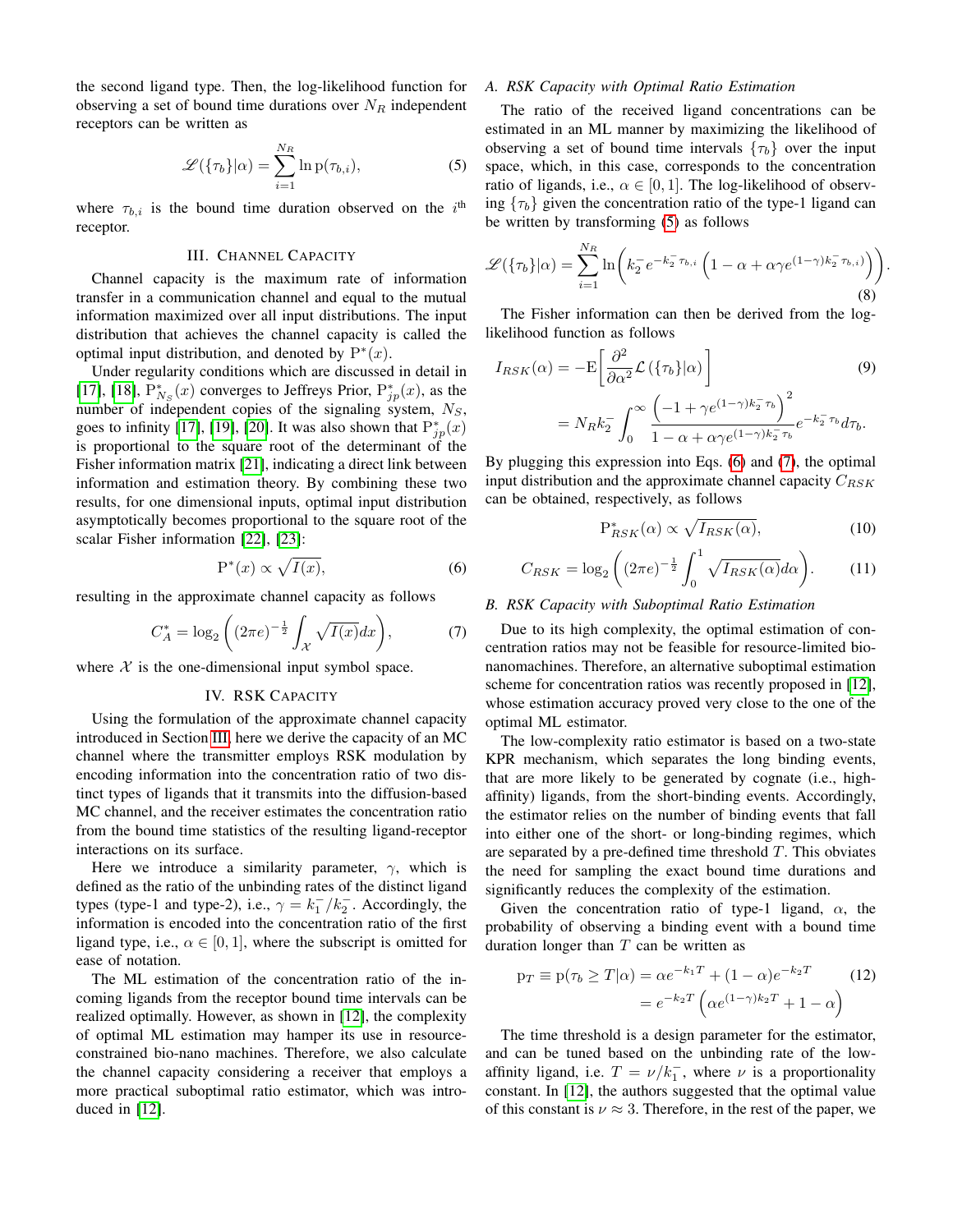assume  $T = 3/k_1^-$ . Assuming that only a single binding event is sampled from each independent receptor, the number of binding events with  $\tau_b > T$  is given by a binomial distribution

$$
n_T \sim \mathcal{B}(\mathbf{p}_T, N_R). \tag{13}
$$

Fisher information for the suboptimal concentration ratio estimator can then be written as follows

$$
I_{RSK,sub}(\alpha) = -\mathcal{E}\left[\frac{\partial^2}{\partial \alpha^2} \mathcal{L}\left(n_T|\alpha\right)\right] = \left(e^{-\gamma k_2 T} - e^{-k_2 T}\right)^2\tag{14}
$$

$$
\times \sum_{n_T=0}^{N_R} \left[ \frac{n_T}{p_T^2} + \frac{N_R - n_T}{(1 - p_T)^2} \right] \binom{N_R}{n_T} p_T^{n_T} (1 - p_T)^{N_R - n_T},
$$

where the subscript *sub* indicates the suboptimality of the estimation scheme employed by the receiver.

Finally,  $I_{RSK,sub}(\alpha)$  can be plugged into Eqs. [\(6\)](#page-2-2) and [\(7\)](#page-2-3) to obtain the optimal input distribution and the approximate capacity of the channel with the suboptimal ratio estimator as follows

$$
P_{RSK,sub}^{*}(\alpha) \propto \sqrt{I_{RSK,sub}(\alpha)},\tag{15}
$$

$$
C_{RSK,sub} = \log_2\left((2\pi e)^{-\frac{1}{2}} \int_0^1 \sqrt{I_{RSK,sub}(\alpha)} d\alpha\right). \quad (16)
$$

#### V. CSK CAPACITY

In this section, we will investigate the approximate capacity of an MC channel with CSK modulation as a benchmark for in-depth evaluation of the RSK performance. In CSK, information is encoded into the concentration of a particular type of ligands, and the detection is performed through the sampling of the number of bound receptors in each signaling interval at a pre-defined sampling time. The sampling time is typically taken as the peak time of the ligand concentration in the vicinity of the receiver. Assuming equilibrium conditions for the ligand-receptor binding reaction at the sampling time, the number of bound receptors can be represented by a binomial distribution, i.e.,

$$
n_B \sim \mathcal{B}(\mathbf{p}_B, N),\tag{17}
$$

where,  $n_B$  denotes the number of bound receptors, and  $p_B$  is the probability of a receptor to be in the bound state, as given by [\(2\)](#page-1-1). The Fisher information, in this case, can be calculated as follows

$$
I_{CSK}(c) = -\mathcal{E}\left[\frac{\partial^2}{\partial c^2} \mathcal{L}\left(n_B|c\right)\right]
$$
(18)  

$$
= -\sum_{n_B=0}^{N_R} \left(\frac{\partial \mathbf{p}_B^2}{\partial c^2} \left[\frac{n_B}{p_B} - \frac{N_R - n_B}{1 - p_B}\right]\right)
$$

$$
-\left(\frac{\partial \mathbf{p}_B}{\partial c}\right)^2 \left[\frac{n_B}{\mathbf{p}_B^2} + \frac{N_R - n_B}{(1 - p_B)^2}\right] \times \left(\frac{N_R}{n_B}\right) \mathbf{p}_B^{n_B} (1 - p_B)^{N_R - n_B}
$$

In an MC system with a power limited transmitter, input symbol space in equation [\(7\)](#page-2-3) is limited by the maximum concentration of ligands that the transmitter can release to the channel. In this case, the approximate capacity of the channel can be obtained as follows

$$
C_{CSK} = \log_2\left( (2\pi e)^{-\frac{1}{2}} \int_0^{c_{RX,max}} \sqrt{I_{CSK}(c)} dc \right), \quad (19)
$$

where  $c_{RX,max}$  is the ligand concentration in the vicinity of the receptors at the sampling time, which corresponds to the maximum ligand concentration that can be transmitted by the transmitter, scaled by the CIR of the diffusion-based MC channel. Finally, optimal input distribution can be obtained by plugging Eq. [\(18\)](#page-3-0) in Eq. [\(6\)](#page-2-2) as follows

$$
P_{CSK}^*(c) \propto \sqrt{I_{CSK}(c)}.
$$
 (20)

### VI. NUMERICAL RESULTS

In this section, we numerically evaluate the channel capacity of MC with RSK and CSK under different system settings. RSK capacity is analyzed with respect to similarity parameter, and the number of receptors where CSK capacity is analyzed with respect to maximum received concentration and number of receptors. We also present the corresponding optimal input distributions of RSK and CSK. Default values of the number of receptors and the similarity parameter used in the analyses are  $N_R = 1000$  and  $\gamma = 5$ , respectively.

## *A. Channel Capacity*

We first analyze the impact of the ligand similarity pa**rameter**,  $\gamma = k_1^-/k_2^-$ , on the capacity of the MC channel with RSK. The results are provided in Fig. [1\(a\)](#page-4-0) for cases where the receiver employs either optimal or suboptimal estimator for concentration ratios. Increasing  $\gamma$  corresponds to decreasing similarity between the ligand types in terms of their unbinding rates from the receptors, which in turn increases their distinguishability by the receiver. As is clear in Fig. [1\(a\),](#page-4-0) decreasing similarity increases the accuracy of both the optimal and the suboptimal estimators, leading to higher channel capacities, which saturate around 4 bits/channel use. We also note that when  $\gamma \approx 1$ , the different ligand types are hardly distinguishable from each other, and thus, the approximate channel capacity approaches 0. However, even a slight difference in the unbinding characteristics of the ligands significantly improves the channel capacity. More importantly, the channel capacity obtained with the suboptimal estimator is very close to that obtained with the optimal estimator, although the former has much lower complexity than the latter, as detailed in Section [IV.](#page-2-4) This underlies the feasibility of RSK modulation for resource-constrained bio-nanomachines, as the suboptimal estimator can be implemented by a simple singlethreshold KPR scheme, more complex versions of which are already utilized in natural cells [\[24\]](#page-5-21).

<span id="page-3-0"></span> $N_R-n_B$  considered to be independent of each other,  $N_R$  gives the Our next analysis concerns the impact of the number of receptors,  $N_R$ , on the channel capacity. As the receptors are number of independent samples taken from the receptors in each symbol interval for estimating the ratio in the case of RSK, and the concentration in the case of CSK. Accompanying this analysis, results of which are provided in Fig.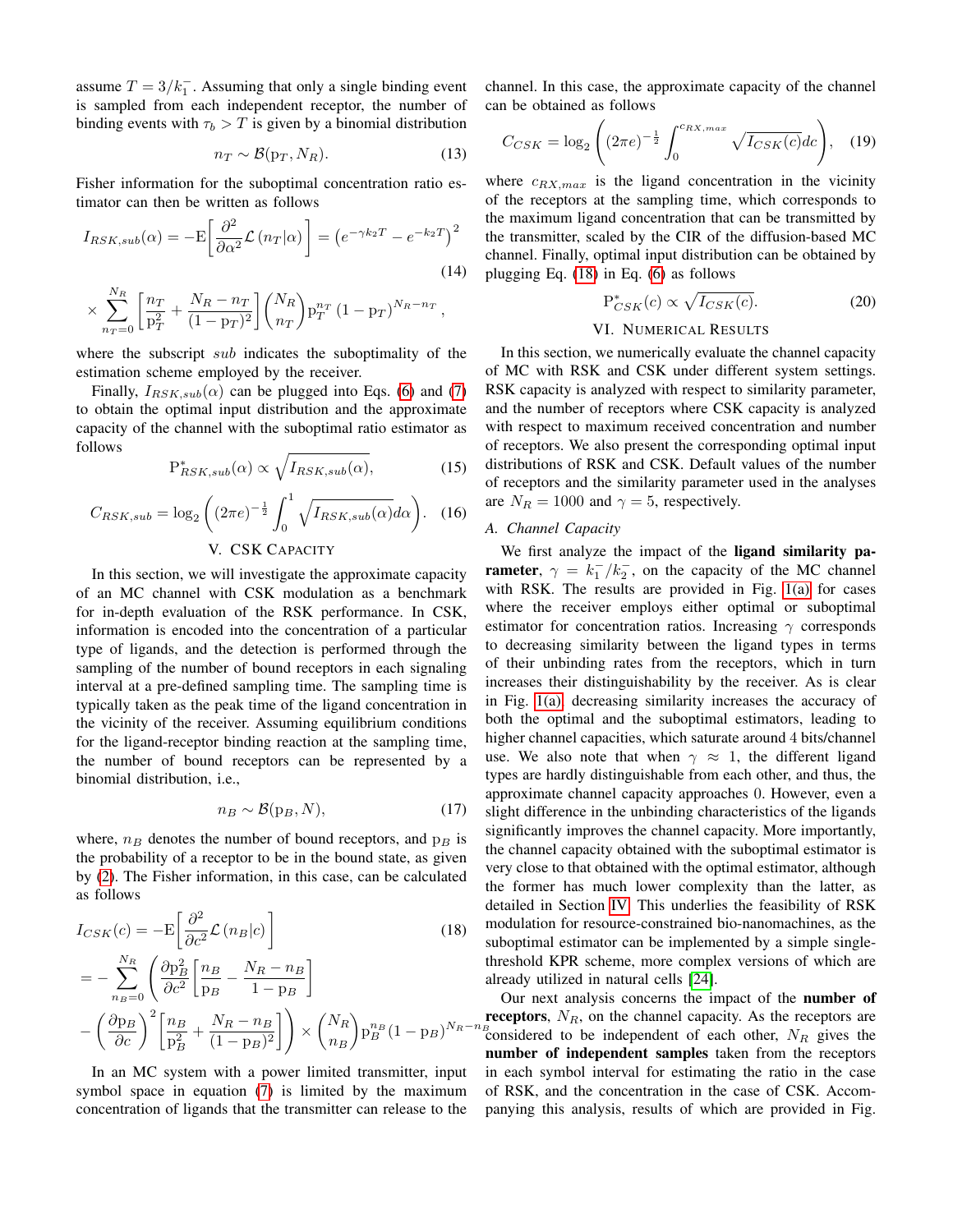<span id="page-4-0"></span>

<span id="page-4-1"></span>Fig. 1: Channel capacity (a) with RSK as function of similarity parameter,  $\gamma$ , (b) with RSK and CSK as function of number of receptors,  $N_R$ , (c) with CSK as function of maximum received concentration  $c_{RX,max}$ .

<span id="page-4-3"></span>

Fig. 2: Optimal input distribution for MC channel (a) with RSK using optimal estimator, (b) with RSK using suboptimal estimator, (c) with CSK.

[1\(b\),](#page-4-1) is a comparison between RSK and CSK for cases when the transmitter is power-limited, i.e., the number of molecules it can transmit is upper-bounded. First, we observe that the number of independent samples, i.e.,  $N_R$ , has a significant effect on the capacity, as taking more independent samples improves the accuracy of the estimation performed by the receiver. The power limitation of the transmitter is translated into an upper-bounded ligand concentration in the vicinity of receptors, as the free diffusion channel is deterministic in terms of molecule concentration. Accordingly the maximum received concentration is set to  $c_{RX,max} = 0.1 K_D$  and  $c_{RX,max} =$  $0.4 K<sub>D</sub>$  for CSK modulation. We neglect the effect of power limitation on the RSK performance, as the concentration ratio is invariant to the total number of molecules released by the transmitter. The results are in accordance with our discussion in the Introduction, such that RSK becomes advantageous in terms of channel capacity when the received concentration is upper-bounded. This advantage can be crucial particularly when the transmitter has a limited molecule reservoir or relies on fluctuating molecule harvesting or production processes. <span id="page-4-5"></span><span id="page-4-4"></span><span id="page-4-2"></span>Moreover, RSK's advantages over CSK can be prominent for mobile MC cases, where the mobility of the transmitter and/or the receiver results in a time-varying CIR and received concentration profile, deteriorating the MC performance.

For the completeness of the analysis, we also provide the approximate channel capacity for CSK as a function of maximum received concentration  $c_{RX,max}$  in Fig. [1\(c\).](#page-4-2) The results show that the asymptotic channel capacity obtained when the  $c_{RX,max}$  is much larger than the dissociation constant of the ligand-receptor pair  $K_D$  saturates around 4.5 bits/channel use, which is only slightly higher than the asymptotic channel capacity of the RSK obtained when the similarity between the utilized ligand types is low (see Fig.  $1(a)$ ).

## *B. Optimal Input Distribution*

The optimal input distribution achieving the channel capacity for RSK are given in Figs. [2\(a\)](#page-4-3) and [2\(b\),](#page-4-4) for cases where the receiver utilizes optimal and suboptimal estimators, respectively. Here, we take the input as the ratio of the first ligand type's concentration to the total ligand concentration,